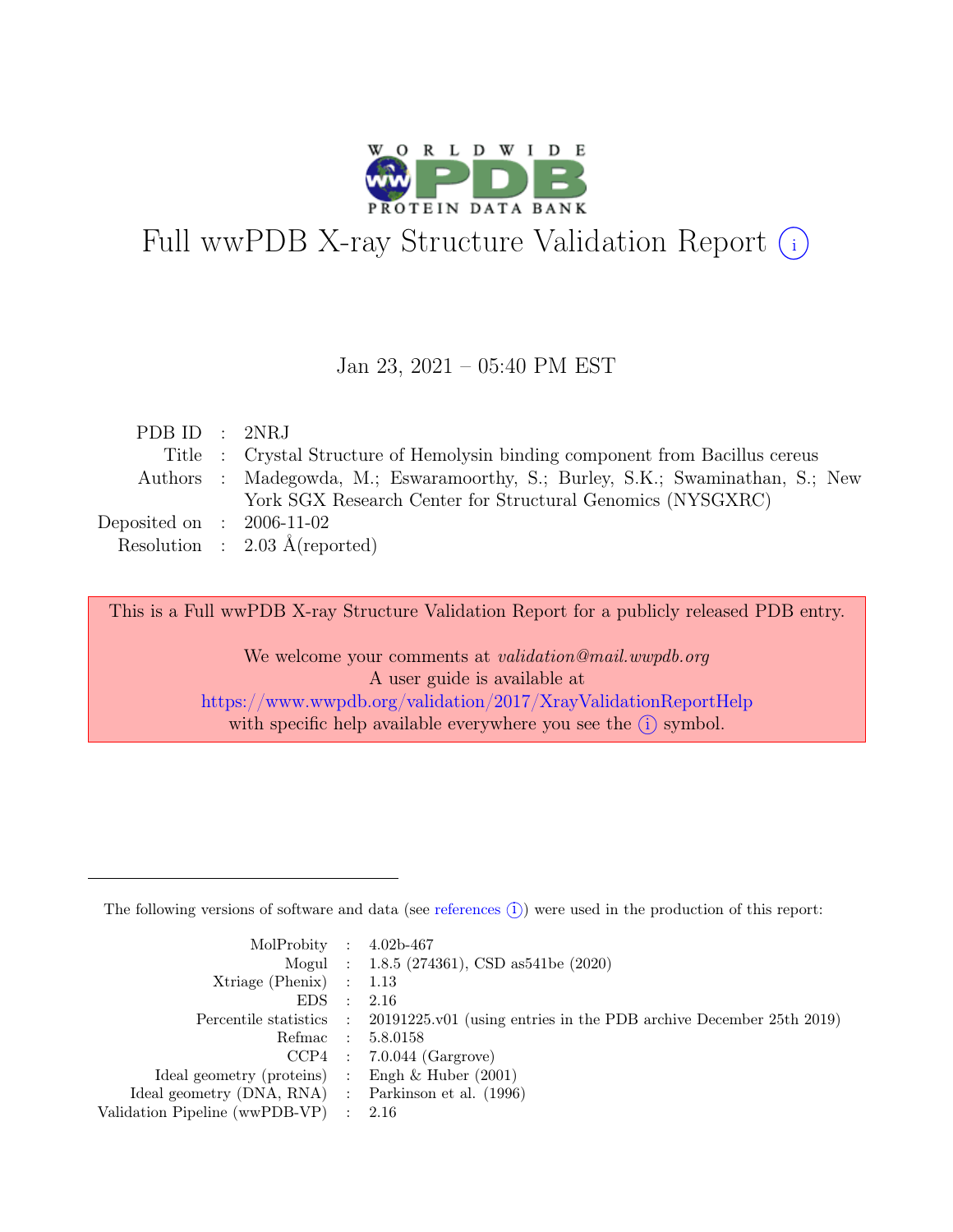# 1 Overall quality at a glance  $(i)$

The following experimental techniques were used to determine the structure: X-RAY DIFFRACTION

The reported resolution of this entry is 2.03 Å.

Percentile scores (ranging between 0-100) for global validation metrics of the entry are shown in the following graphic. The table shows the number of entries on which the scores are based.



| Metric                | Whole archive<br>$(\#Entries)$ | Similar resolution<br>$(\# \text{Entries}, \text{ resolution } \text{range}(\AA))$ |
|-----------------------|--------------------------------|------------------------------------------------------------------------------------|
| $R_{free}$            | 130704                         | 10434 (2.04-2.00)                                                                  |
| Clashscore            | 141614                         | 11643 (2.04-2.00)                                                                  |
| Ramachandran outliers | 138981                         | 11493 (2.04-2.00)                                                                  |
| Sidechain outliers    | 138945                         | 11492 (2.04-2.00)                                                                  |
| RSRZ outliers         | 127900                         | $10220(2.04-2.00)$                                                                 |

The table below summarises the geometric issues observed across the polymeric chains and their fit to the electron density. The red, orange, yellow and green segments of the lower bar indicate the fraction of residues that contain outliers for  $\geq$ =3, 2, 1 and 0 types of geometric quality criteria respectively. A grey segment represents the fraction of residues that are not modelled. The numeric value for each fraction is indicated below the corresponding segment, with a dot representing fractions <=5% The upper red bar (where present) indicates the fraction of residues that have poor fit to the electron density. The numeric value is given above the bar.

| Mor | $\sim$ $\sim$<br>hain | $\mu$ ength | Quality of chain |     |  |  |
|-----|-----------------------|-------------|------------------|-----|--|--|
|     |                       |             | .%               |     |  |  |
|     | $\overline{1}$        | 346         | 68%              | 28% |  |  |

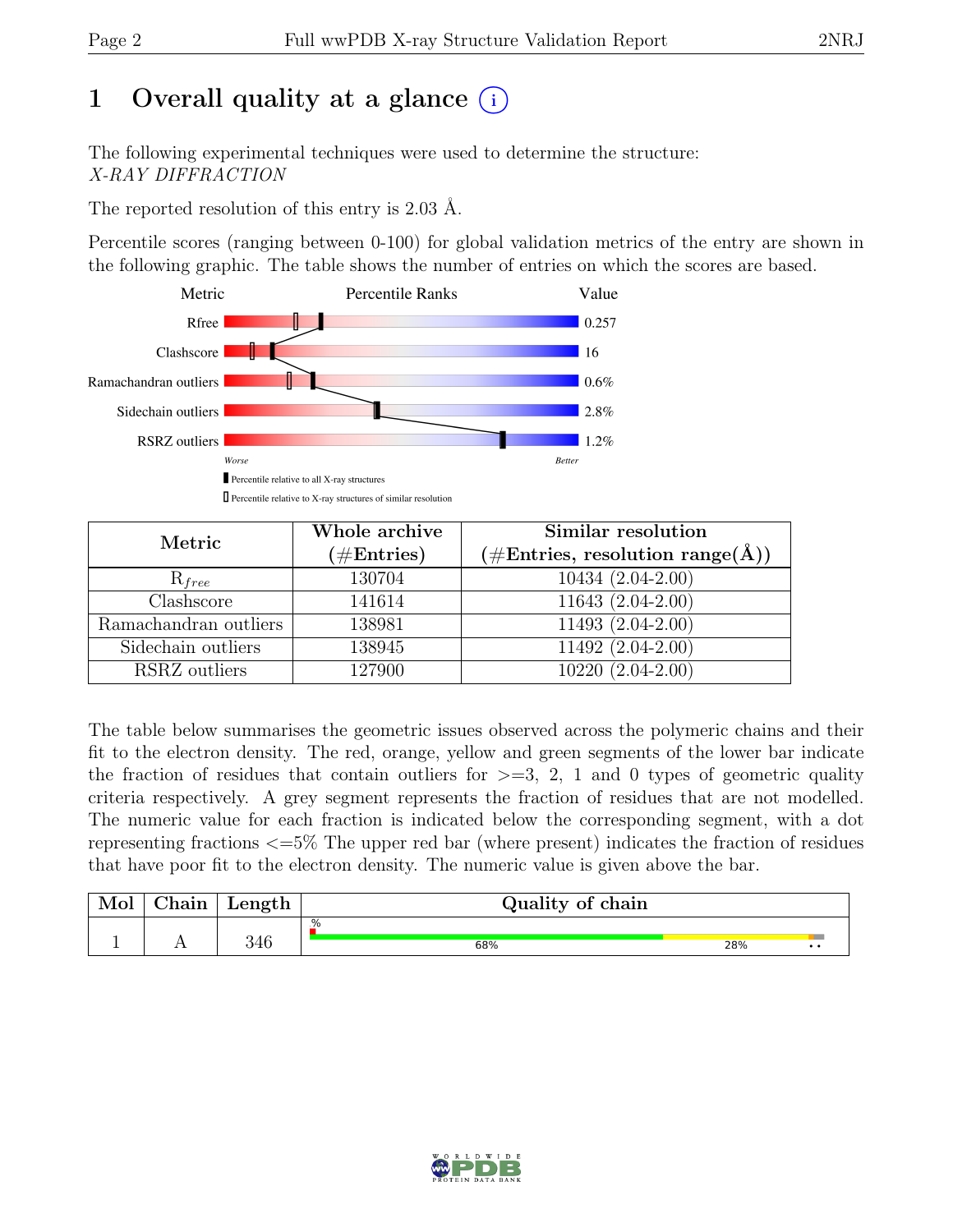# 2 Entry composition  $(i)$

There are 2 unique types of molecules in this entry. The entry contains 2852 atoms, of which 0 are hydrogens and 0 are deuteriums.

In the tables below, the ZeroOcc column contains the number of atoms modelled with zero occupancy, the AltConf column contains the number of residues with at least one atom in alternate conformation and the Trace column contains the number of residues modelled with at most 2 atoms.

• Molecule 1 is a protein called Hbl B protein.

| Mol | Chain | Residues | $\rm{Atoms}$  |      |     |     | ZeroOcc | $\vert$ AltConf $\vert$ Trace |  |  |
|-----|-------|----------|---------------|------|-----|-----|---------|-------------------------------|--|--|
|     |       | 338      | Total<br>2653 | 1664 | 456 | 526 | Se<br>− |                               |  |  |

There are 9 discrepancies between the modelled and reference sequences:

| Chain | Residue | Modelled   | Actual     | Comment          | Reference         |
|-------|---------|------------|------------|------------------|-------------------|
| A     |         | <b>SER</b> | $\sim$     | cloning artifact | UNP Q9REG6        |
| А     | 2       | <b>LEU</b> |            | cloning artifact | <b>UNP Q9REG6</b> |
| А     | 22      | MSE        | MET        | modified residue | <b>UNP Q9REG6</b> |
| A     | 36      | MSE        | <b>MET</b> | modified residue | <b>UNP Q9REG6</b> |
| A     | 42      | <b>MSE</b> | <b>MET</b> | modified residue | <b>UNP Q9REG6</b> |
| А     | 109     | <b>MSE</b> | <b>MET</b> | modified residue | UNP Q9REG6        |
| A     | 206     | <b>MSE</b> | MET        | modified residue | <b>UNP Q9REG6</b> |
| A     | 262     | <b>MSE</b> | MET        | modified residue | <b>UNP Q9REG6</b> |
| А     | 276     | <b>MSE</b> | <b>MET</b> | modified residue | UNP Q9REG6        |

• Molecule 2 is water.

|  | Mol   Chain   Residues | Atoms        |     | ZeroOcc   AltConf |  |
|--|------------------------|--------------|-----|-------------------|--|
|  | 199                    | Total<br>199 | 199 |                   |  |

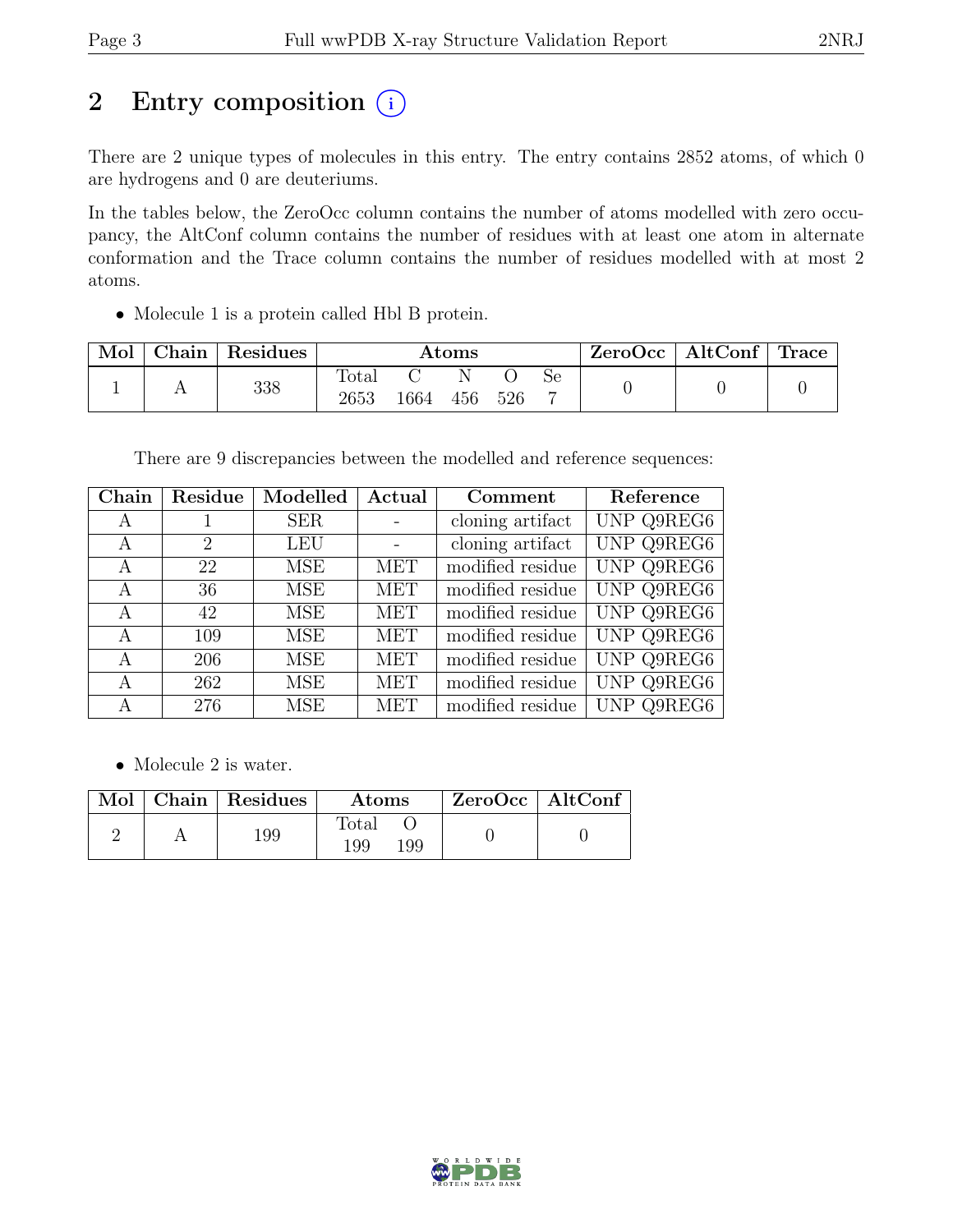# 3 Residue-property plots  $(i)$

These plots are drawn for all protein, RNA, DNA and oligosaccharide chains in the entry. The first graphic for a chain summarises the proportions of the various outlier classes displayed in the second graphic. The second graphic shows the sequence view annotated by issues in geometry and electron density. Residues are color-coded according to the number of geometric quality criteria for which they contain at least one outlier:  $green = 0$ , yellow  $= 1$ , orange  $= 2$  and red  $= 3$  or more. A red dot above a residue indicates a poor fit to the electron density (RSRZ > 2). Stretches of 2 or more consecutive residues without any outlier are shown as a green connector. Residues present in the sample, but not in the model, are shown in grey.



• Molecule 1: Hbl B protein

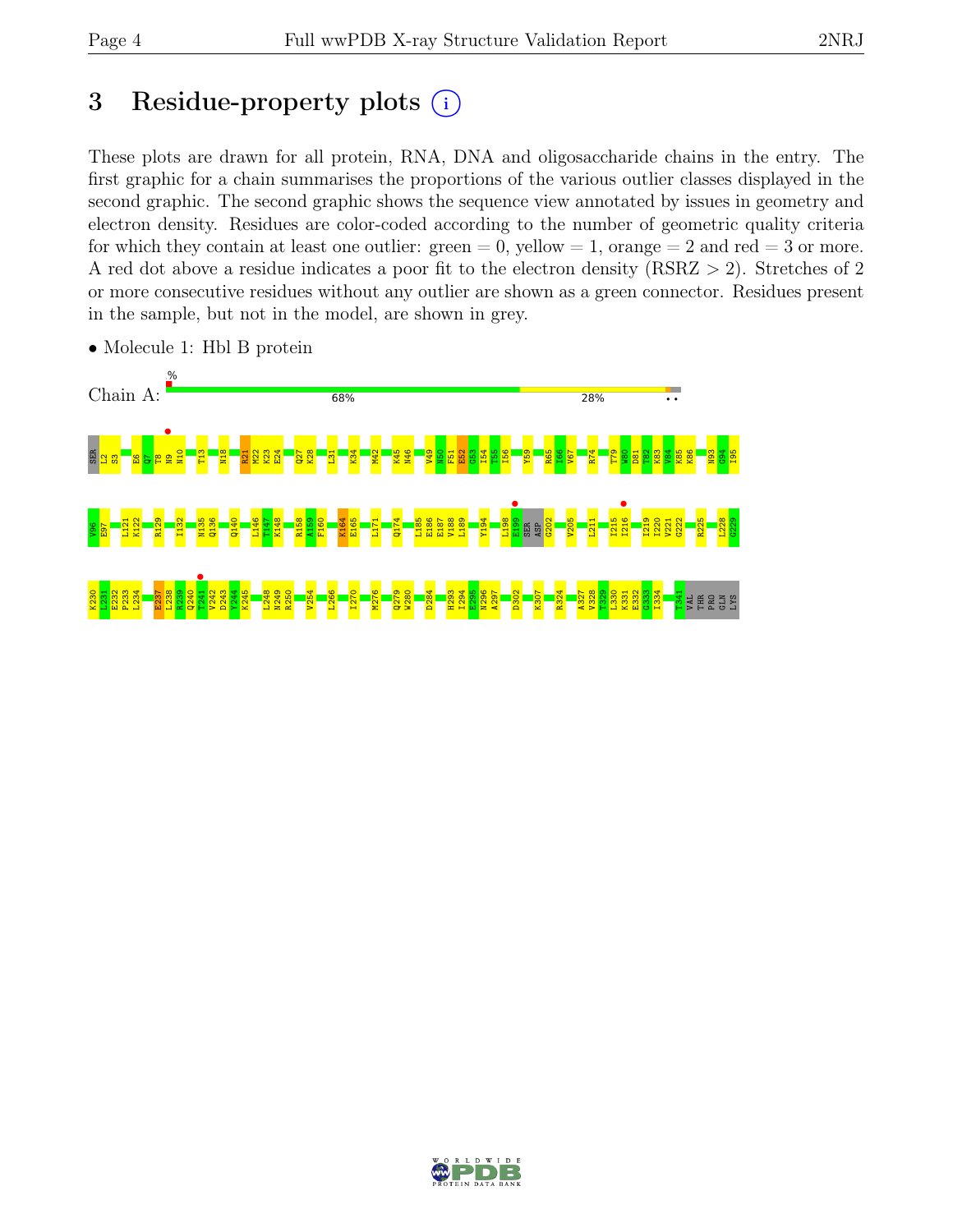# 4 Data and refinement statistics  $(i)$

| Property                                                             | Value                                    | <b>Source</b>  |
|----------------------------------------------------------------------|------------------------------------------|----------------|
| Space group                                                          | C121                                     | Depositor      |
| Cell constants                                                       | $127.83\text{\AA}$<br>28.55Å<br>89.74Å   |                |
| a, b, c, $\alpha$ , $\beta$ , $\gamma$                               | $105.01^{\circ}$ 90.00°<br>$90.00^\circ$ | Depositor      |
| Resolution $(A)$                                                     | 26.05<br>2.03<br>$\equiv$                | Depositor      |
|                                                                      | 45.07<br>$-2.03$                         | <b>EDS</b>     |
| % Data completeness                                                  | $97.7(26.05-2.03)$                       | Depositor      |
| (in resolution range)                                                | $97.8(45.07-2.03)$                       | <b>EDS</b>     |
| $R_{merge}$                                                          | 0.09                                     | Depositor      |
| $\mathrm{R}_{sym}$                                                   | (Not available)                          | Depositor      |
| $\langle I/\sigma(I) \rangle^{-1}$                                   | $5.18$ (at 2.03Å)                        | Xtriage        |
| Refinement program                                                   | <b>CNS 1.1</b>                           | Depositor      |
|                                                                      | $0.213$ , $0.257$                        | Depositor      |
| $R, R_{free}$                                                        | $0.214$ ,<br>0.257                       | DCC            |
| $R_{free}$ test set                                                  | 1006 reflections $(4.84\%)$              | wwPDB-VP       |
| Wilson B-factor $(A^2)$                                              | 17.3                                     | Xtriage        |
| Anisotropy                                                           | 0.558                                    | Xtriage        |
| Bulk solvent $k_{sol}(e/\mathring{A}^3)$ , $B_{sol}(\mathring{A}^2)$ | $0.36$ , 47.4                            | <b>EDS</b>     |
| L-test for twinning <sup>2</sup>                                     | $< L >$ = 0.49, $< L^2 >$ = 0.32         | <b>Xtriage</b> |
| Estimated twinning fraction                                          | No twinning to report.                   | Xtriage        |
| $F_o, F_c$ correlation                                               | 0.93                                     | <b>EDS</b>     |
| Total number of atoms                                                | 2852                                     | wwPDB-VP       |
| Average B, all atoms $(A^2)$                                         | 20.0                                     | wwPDB-VP       |

Xtriage's analysis on translational NCS is as follows: The largest off-origin peak in the Patterson function is 12.57% of the height of the origin peak. No significant pseudotranslation is detected.

<sup>&</sup>lt;sup>2</sup>Theoretical values of  $\langle |L| \rangle$ ,  $\langle L^2 \rangle$  for acentric reflections are 0.5, 0.333 respectively for untwinned datasets, and 0.375, 0.2 for perfectly twinned datasets.



<span id="page-4-1"></span><span id="page-4-0"></span><sup>1</sup> Intensities estimated from amplitudes.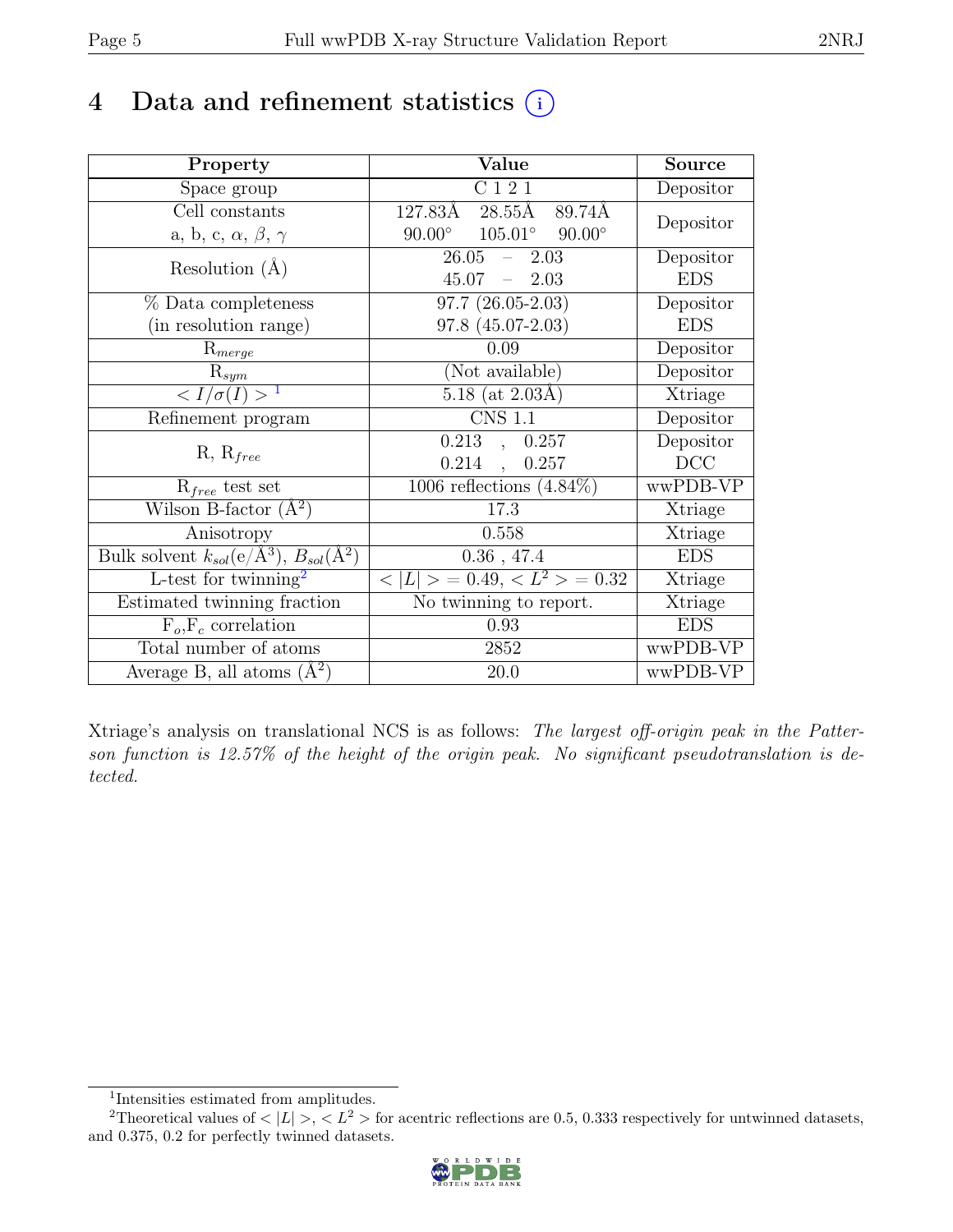# 5 Model quality  $(i)$

# 5.1 Standard geometry  $(i)$

The Z score for a bond length (or angle) is the number of standard deviations the observed value is removed from the expected value. A bond length (or angle) with  $|Z| > 5$  is considered an outlier worth inspection. RMSZ is the root-mean-square of all Z scores of the bond lengths (or angles).

| Mol | Chain |      | Bond lengths                    | Bond angles |        |
|-----|-------|------|---------------------------------|-------------|--------|
|     |       |      | RMSZ $ #Z  > 5$ RMSZ $ #Z  > 5$ |             |        |
|     |       | 0.32 | 0/2680                          | 0.54        | 0/3606 |

There are no bond length outliers.

There are no bond angle outliers.

There are no chirality outliers.

There are no planarity outliers.

# 5.2 Too-close contacts  $(i)$

In the following table, the Non-H and H(model) columns list the number of non-hydrogen atoms and hydrogen atoms in the chain respectively. The H(added) column lists the number of hydrogen atoms added and optimized by MolProbity. The Clashes column lists the number of clashes within the asymmetric unit, whereas Symm-Clashes lists symmetry-related clashes.

| Mol |     |      | Chain   Non-H   $H$ (model)   $H$ (added)   Clashes   Symm-Clashes |
|-----|-----|------|--------------------------------------------------------------------|
|     |     | 2655 |                                                                    |
|     | 199 |      |                                                                    |
|     |     | 2655 |                                                                    |

The all-atom clashscore is defined as the number of clashes found per 1000 atoms (including hydrogen atoms). The all-atom clashscore for this structure is 16.

All (85) close contacts within the same asymmetric unit are listed below, sorted by their clash magnitude.

| Atom-1            | $\rm{Atom}\text{-}2$ | Interatomic<br>distance $(\AA)$ | Clash<br>overlap $(\AA)$ |
|-------------------|----------------------|---------------------------------|--------------------------|
| 1:A:42:MSE:HE3    | 1:A:221:VAL:HA       | 1.31                            | 1.10                     |
| 1:A:18:ASN:H      | 1: A:279: GLN: HE22  | 1.03                            | 0.98                     |
| 1:A:18:ASN:H      | 1:A:279:GLN:NE2      | 1.64                            | 0.95                     |
| 1: A:86: LYS: HG3 | 2: A:528: HOH:O      | 1 67                            |                          |

Continued on next page...

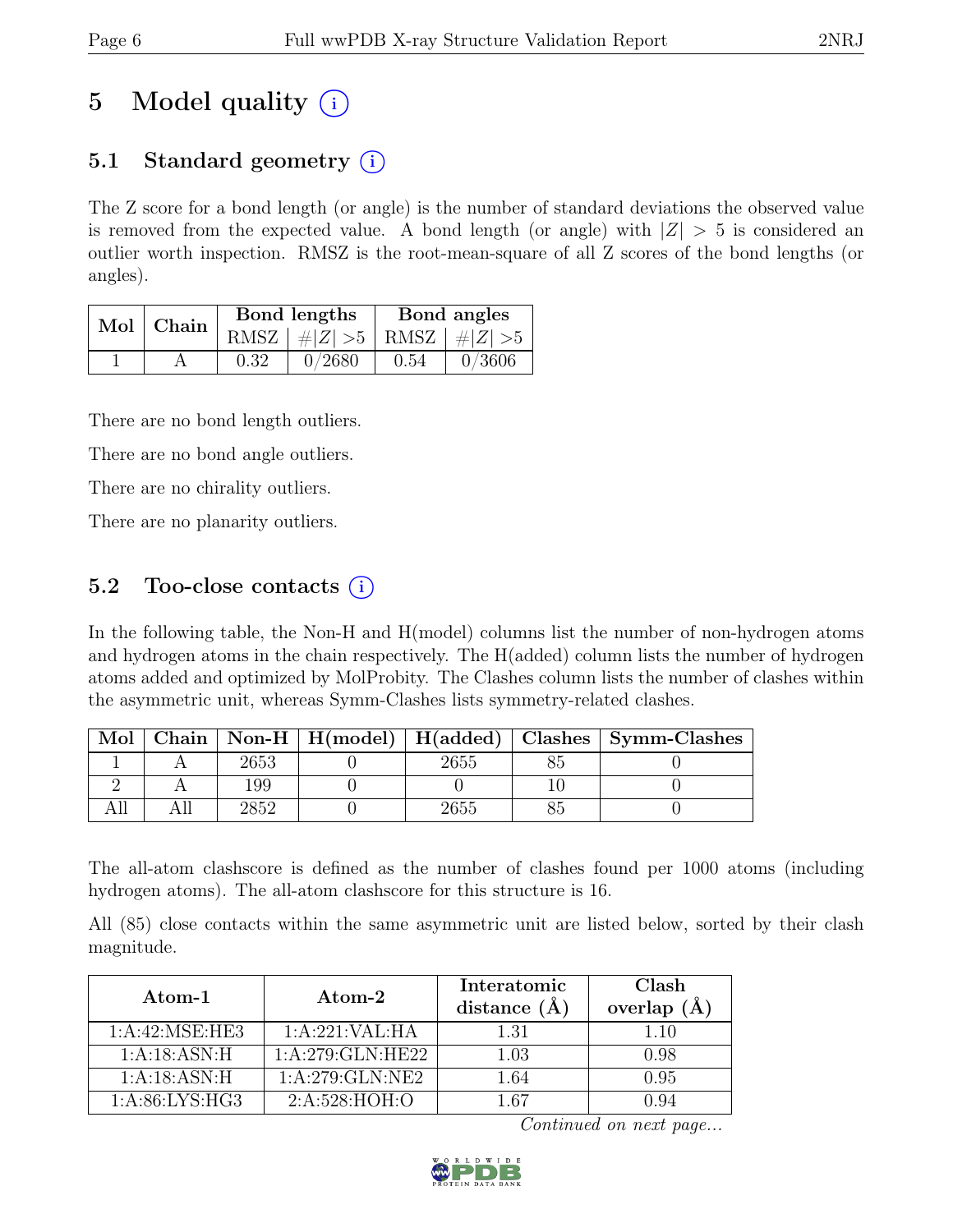| Continuea from previous page |                                      | Interatomic       | Clash         |
|------------------------------|--------------------------------------|-------------------|---------------|
| Atom-1                       | Atom-2                               | distance $(A)$    | overlap $(A)$ |
| 1:A:211:LEU:HD11             | 1:A:225:ARG:HD2                      | 1.55              | 0.86          |
| 1:A:146:LEU:HB3              | 1:A:270:ILE:HD11                     | 1.61              | 0.82          |
| 1:A:21:ARG:HB3               | 1:A:21:ARG:HH11                      | 1.44              | 0.81          |
| 1:A:54:ILE:HG12              | 1:A:248:LEU:HD22                     | 1.63              | 0.81          |
| 1:A:42:MSE:CE                | 1:A:221:VAL:HA                       | 2.12              | 0.76          |
| 1:A:51:PHE:HA                | 1:A:54:ILE:HD13                      | 1.69              | 0.73          |
| 1:A:2:LEU:HD22               | 1:A:297:ALA:HB2                      | $\overline{1}.72$ | 0.72          |
| 1:A:21:ARG:HB3               | 1:A:21:ARG:NH1                       | 2.07              | 0.69          |
| 1:A:307:LYS:HE3              | 2:A:492:HOH:O                        | 1.92              | 0.68          |
| 1: A:56: ILE: O              | 1:A:56:ILE:HG22                      | 1.91              | 0.68          |
| 1:A:18:ASN:N                 | 1:A:279:GLN:HE22                     | 1.86              | 0.66          |
| 1:A:266:LEU:O                | 1:A:270:ILE:HG12                     | 1.98              | 0.64          |
| 1: A: 136: GLN: O            | 1:A:140:GLN:HG3                      | 2.00              | 0.62          |
| 1:A:146:LEU:HB3              | 1:A:270:ILE:CD1                      | 2.31              | 0.61          |
| 1:A:216:ILE:HD13             | 1: A:240: GLN:O                      | 2.01              | 0.60          |
| 1:A:232:GLU:HB3              | 1:A:233:PRO:HD3                      | 1.84              | 0.60          |
| 1:A:42:MSE:HE3               | 1: A:220: ILE:O                      | 2.01              | 0.59          |
| 1:A:185:LEU:HD21             | 1:A:254:VAL:HG23                     | 1.84              | 0.58          |
| 1: A:54:ILE:N                | 1:A:54:ILE:HD12                      | 2.20              | 0.56          |
| 1:A:42:MSE:HE2               | 1:A:254:VAL:HG11                     | 1.87              | 0.56          |
| 1: A:24: GLU:O               | 1:A:28:LYS:HD2                       | 2.06              | 0.55          |
| 1: A:22: MSE: HE1            | 1:A:276:MSE:HE2                      | 1.88              | 0.54          |
| 1:A:242:VAL:HG22             | 1:A:243:ASP:N                        | 2.22              | 0.54          |
| 1: A:56: ILE: O              | 1: A:56: ILE: CG2                    | 2.54              | 0.54          |
| 1:A:42:MSE:HE2               | 1:A:254:VAL:CG1                      | 2.37              | 0.54          |
| 1:A:242:VAL:HG22             | 1:A:243:ASP:H                        | 1.73              | 0.53          |
| 1:A:45:LYS:HG3               | 1:A:220:ILE:HD12                     | 1.89              | 0.53          |
| 1:A:215:ILE:HG13             | 1:A:219:ILE:HB                       | 1.91              | 0.53          |
| $1:A:21:ARG:\overline{NH2}$  | 1:A:24:GLU:OE1                       | 2.42              | 0.53          |
| 1:A:225:ARG:O                | 1:A:228:LEU:HD23                     | 2.09              | 0.53          |
| 1:A:121:LEU:HB3              | $1:A:294:\overline{\text{ILE:HD13}}$ | 1.91              | 0.52          |
| 1:A:135:ASN:HB3              | 1:A:280:TRP:CE2                      | 2.45              | 0.52          |
| 1:A:202:GLY:N                | 2:A:353:HOH:O                        | 2.44              | 0.51          |
| 1: A:95: ILE: HD11           | 1: A:276: MSE:CE                     | 2.40              | 0.51          |
| 1: A:328: VAL:O              | 1:A:332:GLU:HG3                      | 2.11              | 0.51          |
| 1:A:171:LEU:HD12             | 1:A:249:ASN:HD22                     | 1.77              | 0.50          |
| 1:A:225:ARG:HH12             | 1: A:228:LEU:HG                      | 1.76              | 0.50          |
| 1:A:146:LEU:CB               | 1:A:270:ILE:HD11                     | 2.39              | 0.50          |
| 1:A:198:LEU:N                | 1:A:198:LEU:HD12                     | 2.27              | 0.49          |
| 1: A:230: LYS: NZ            | 1: A:230: LYS: HB2                   | 2.27              | 0.49          |
| 1:A:216:ILE:HD12             | 1:A:242:VAL:HG12                     | 1.93              | 0.49          |

Continued from previous page.

Continued on next page...

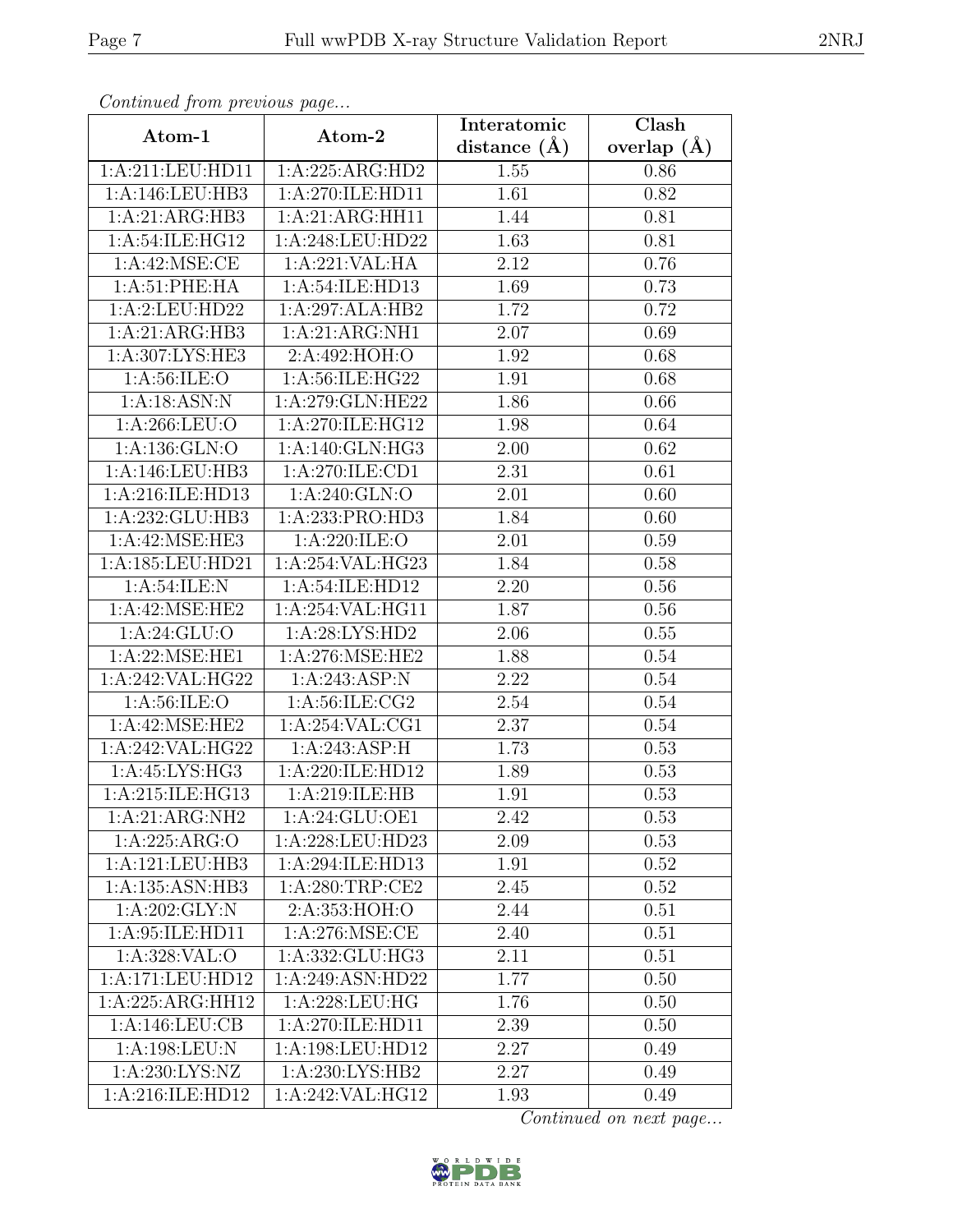| Continuea from previous page |                               | Interatomic       | Clash         |
|------------------------------|-------------------------------|-------------------|---------------|
| Atom-1                       | Atom-2                        | distance $(A)$    | overlap $(A)$ |
| 1:A:122:LYS:HE2              | 2:A:470:HOH:O                 | 2.13              | 0.49          |
| 1:A:216:ILE:HD12             | 2: A:502: HOH:O               | $\overline{2.11}$ | 0.49          |
| 1: A:46: ASN:O               | 1:A:74:ARG:NH2                | 2.46              | 0.48          |
| 1:A:188:VAL:HG21             | 1:A:238:LEU:CD1               | 2.44              | 0.48          |
| 1:A:327:ALA:O                | 1:A:331:LYS:H <sub>G3</sub>   | 2.13              | 0.48          |
| 1:A:174:GLN:OE1              | 1:A:245:LYS:HD3               | 2.14              | 0.48          |
| 1: A:52: GLU: HA             | 2:A:527:HOH:O                 | 2.14              | 0.48          |
| 1: A:81: ASP:O               | 1: A:85: LYS: HE2             | 2.14              | 0.48          |
| $1:A:225:ARG:\overline{NH1}$ | 1:A:228:LEU:HG                | 2.29              | 0.47          |
| 1:A:129:ARG:NH1              | 1:A:284:ASP:OD1               | 2.49              | 0.46          |
| 1: A:8:THR:O                 | 1:A:10:ASN:N                  | 2.49              | 0.46          |
| 1:A:187:GLU:HG2              | 1:A:234:LEU:HD11              | 1.98              | 0.46          |
| 1: A:13:THR:HG21             | 1:A:293:HIS:CE1               | 2.52              | 0.44          |
| 1:A:185:LEU:HD21             | 1:A:254:VAL:CG2               | 2.46              | 0.44          |
| 1:A:18:ASN:N                 | 1:A:279:GLN:NE2               | 2.48              | 0.43          |
| 1:A:95:ILE:HD11              | 1: A:276: MSE: HE2            | 2.00              | 0.43          |
| 1: A:31: LEU:CD2             | 1:A:205:VAL:HG11              | 2.48              | 0.43          |
| 1: A:3: SER:OG               | $1: A:6: GLU: H\overline{G3}$ | 2.18              | 0.43          |
| 1:A:42:MSE:HE1               | 1:A:189:LEU:HD21              | 2.01              | 0.43          |
| 1:A:215:ILE:HD11             | 1:A:219:ILE:CG2               | 2.49              | 0.43          |
| 1:A:186:GLU:HG2              | 2:A:510:HOH:O                 | 2.18              | 0.43          |
| 1:A:211:LEU:CD1              | 1:A:225:ARG:HD2               | 2.38              | 0.42          |
| 1:A:330:LEU:O                | 1:A:334:ILE:HG13              | 2.20              | 0.42          |
| 1: A:93: ASN:O               | 1:A:97:GLU:HG3                | 2.20              | 0.42          |
| 1:A:216:ILE:CD1              | 1:A:242:VAL:HG12              | 2.49              | 0.42          |
| 1: A:42: MSE:SE              | $1:A:222:\overline{GLY:H}$    | 2.52              | 0.42          |
| 1:A:49:VAL:HG13              | 1:A:67:VAL:HG22               | 2.00              | 0.42          |
| 1: A:148: LYS: HG2           | 2:A:537:HOH:O                 | 2.19              | 0.42          |
| 1:A:164:LYS:HG3              | 1:A:165:GLU:N                 | 2.34              | 0.42          |
| 1:A:219:ILE:HD13             | 1:A:250:ARG:HB3               | 2.02              | 0.41          |
| 1: A:237: GLU:O              | 1:A:240:GLN:HG2               | 2.20              | 0.41          |
| 1:A:188:VAL:HG21             | 1:A:238:LEU:HD11              | 2.01              | 0.41          |
| 1: A:56: ILE: HG22           | 1: A:59: TYR: HB2             | 2.02              | 0.41          |
| 1:A:146:LEU:CB               | 1:A:270:ILE:CD1               | 2.97              | 0.41          |
| 1:A:122:LYS:NZ               | 2:A:370:HOH:O                 | 2.54              | 0.41          |
| 1:A:132:ILE:HG23             | $1:\overline{A:280:TRP:HE3}$  | 1.85              | 0.41          |
| 1: A:23: LYS:O               | 1:A:27:GLN:HG3                | 2.21              | 0.41          |
| 1:A:34:LYS:HE3               | 1: A: 194: TYR: CZ            | 2.56              | 0.41          |
| 1: A:65: ARG: CZ             | 2:A:456:HOH:O                 | 2.68              | 0.41          |
| 1: A:79:THR:O                | 1:A:83:LYS:HB2                | 2.21              | 0.40          |

Continued from previous page.

There are no symmetry-related clashes.

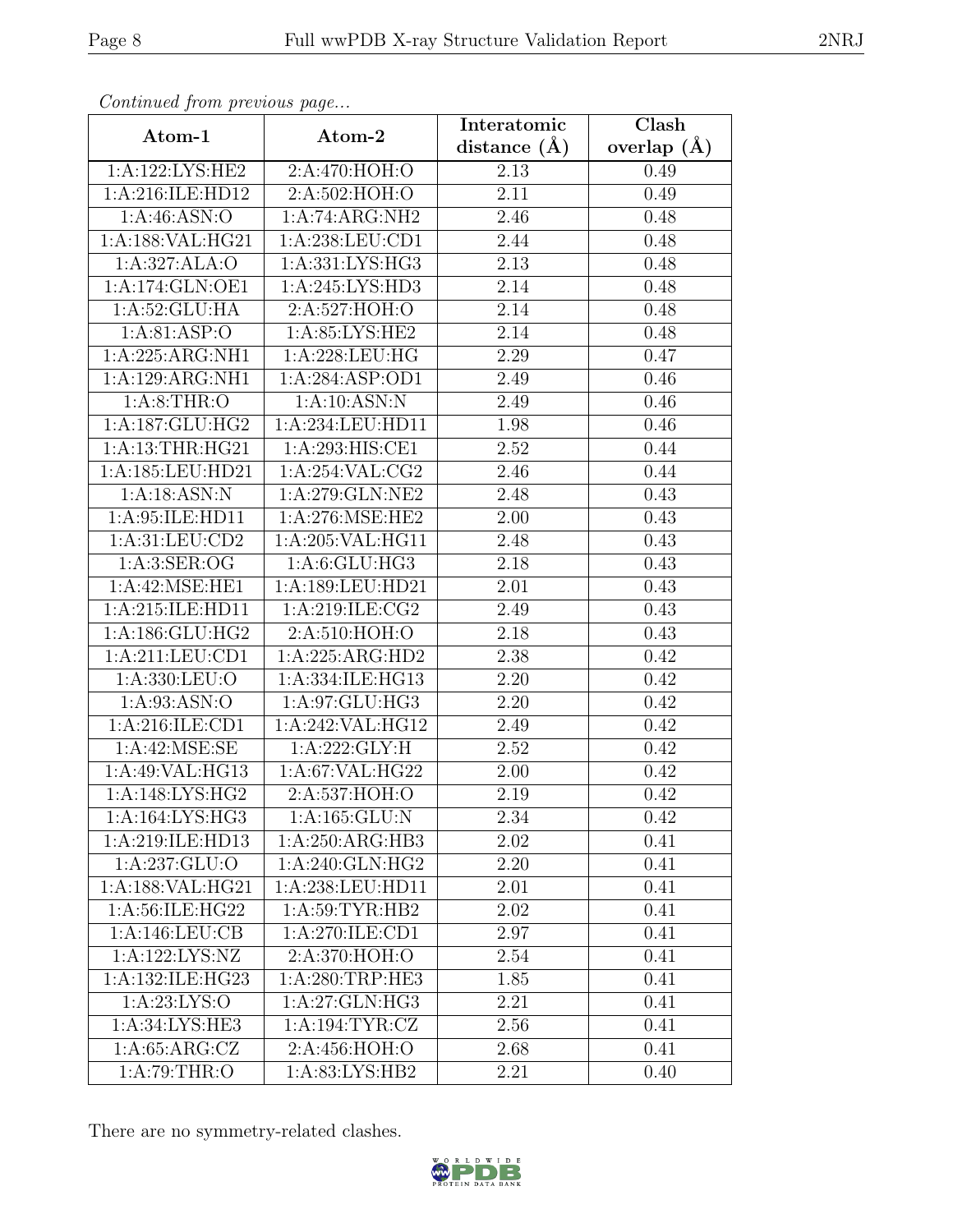# 5.3 Torsion angles  $(i)$

### 5.3.1 Protein backbone  $(i)$

In the following table, the Percentiles column shows the percent Ramachandran outliers of the chain as a percentile score with respect to all X-ray entries followed by that with respect to entries of similar resolution.

The Analysed column shows the number of residues for which the backbone conformation was analysed, and the total number of residues.

| $\vert$ Mol $\vert$ Chain $\vert$ | Analysed                                | Favoured   Allowed   Outliers   Percentiles |                     |                                                        |  |
|-----------------------------------|-----------------------------------------|---------------------------------------------|---------------------|--------------------------------------------------------|--|
|                                   | $334/346$ (96\%)   327 (98\%)   5 (2\%) |                                             | $\frac{1}{2}$ (1\%) | $\begin{array}{ c c c }\n\hline\n25 & 18\n\end{array}$ |  |

All (2) Ramachandran outliers are listed below:

| Mol | Chain | $\operatorname{Res}% \left( \mathcal{N}\right) \equiv\operatorname{Res}(\mathcal{N}_{0},\mathcal{N}_{0})$ | l'ype |
|-----|-------|-----------------------------------------------------------------------------------------------------------|-------|
|     |       | ⊰∩'∠                                                                                                      |       |
|     |       |                                                                                                           |       |

### 5.3.2 Protein sidechains (i)

In the following table, the Percentiles column shows the percent sidechain outliers of the chain as a percentile score with respect to all X-ray entries followed by that with respect to entries of similar resolution.

The Analysed column shows the number of residues for which the sidechain conformation was analysed, and the total number of residues.

| $\mid$ Mol $\mid$ Chain $\mid$ | Analysed                       |         | Rotameric   Outliers   Percentiles |  |
|--------------------------------|--------------------------------|---------|------------------------------------|--|
|                                | $286/287$ (100\%)   278 (97\%) | 8 (3\%) | -43<br>43                          |  |

All (8) residues with a non-rotameric sidechain are listed below:

| Mol | Chain        | Res | <b>Type</b> |
|-----|--------------|-----|-------------|
| 1   | A            | 21  | ARG         |
| 1   | A            | 52  | <b>GLU</b>  |
| 1   | А            | 158 | $\rm{ARG}$  |
| 1   | А            | 160 | <b>PHE</b>  |
| 1   |              | 164 | <b>LYS</b>  |
| 1   | $\mathsf{A}$ | 237 | <b>GLU</b>  |
| 1   |              | 296 | <b>ASN</b>  |
|     |              | 324 | ARG         |

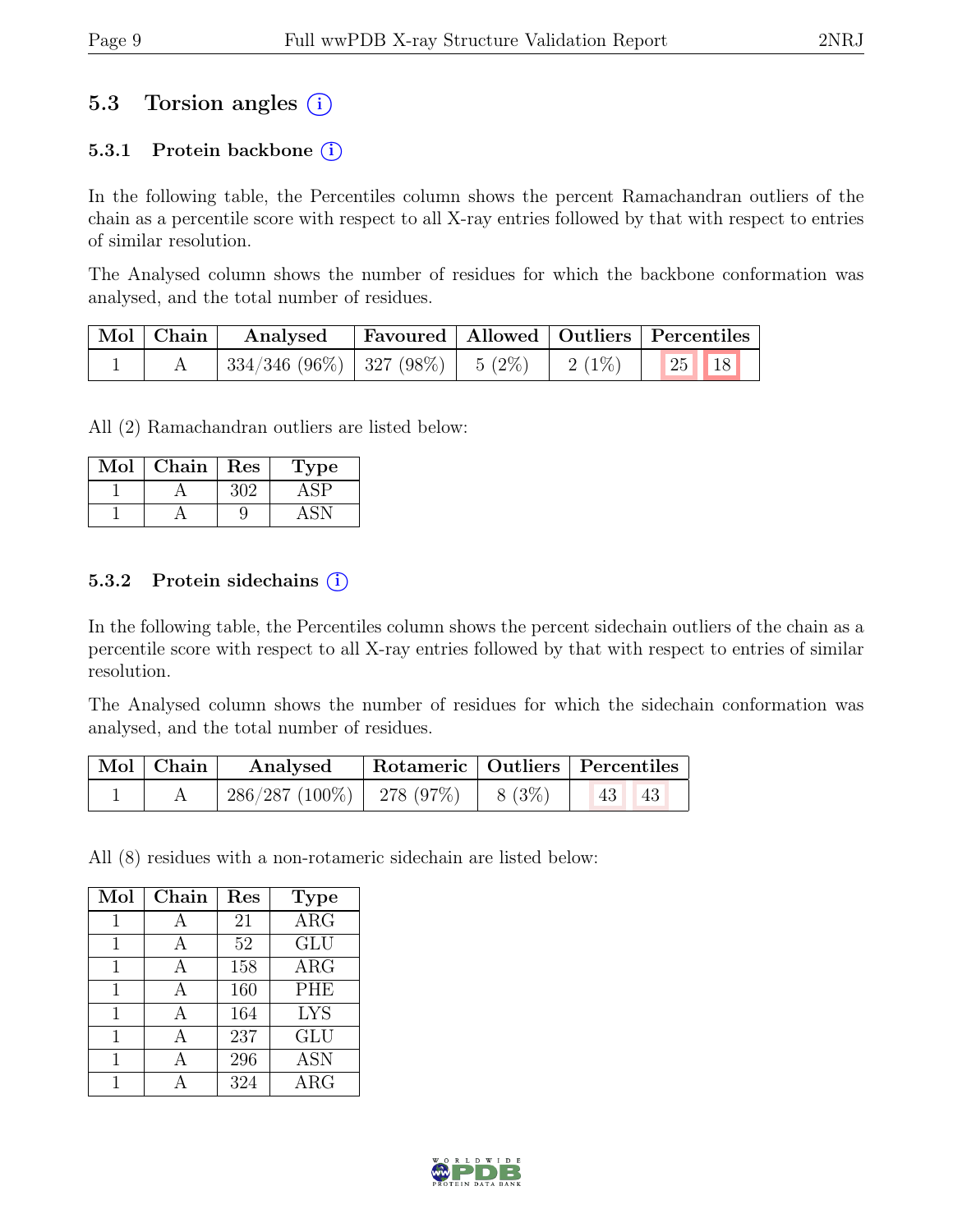Sometimes sidechains can be flipped to improve hydrogen bonding and reduce clashes. All (7) such sidechains are listed below:

| Mol | Chain | Res | <b>Type</b> |
|-----|-------|-----|-------------|
|     |       | 93  | <b>ASN</b>  |
|     |       | 136 | <b>GLN</b>  |
|     |       | 140 | <b>GLN</b>  |
|     |       | 249 | <b>ASN</b>  |
|     |       | 263 | <b>HIS</b>  |
|     |       | 279 | <b>GLN</b>  |
|     |       | 293 | <b>HIS</b>  |

#### 5.3.3 RNA  $(i)$

There are no RNA molecules in this entry.

# 5.4 Non-standard residues in protein, DNA, RNA chains (i)

There are no non-standard protein/DNA/RNA residues in this entry.

### 5.5 Carbohydrates (i)

There are no monosaccharides in this entry.

# 5.6 Ligand geometry  $(i)$

There are no ligands in this entry.

### 5.7 Other polymers (i)

There are no such residues in this entry.

# 5.8 Polymer linkage issues (i)

There are no chain breaks in this entry.